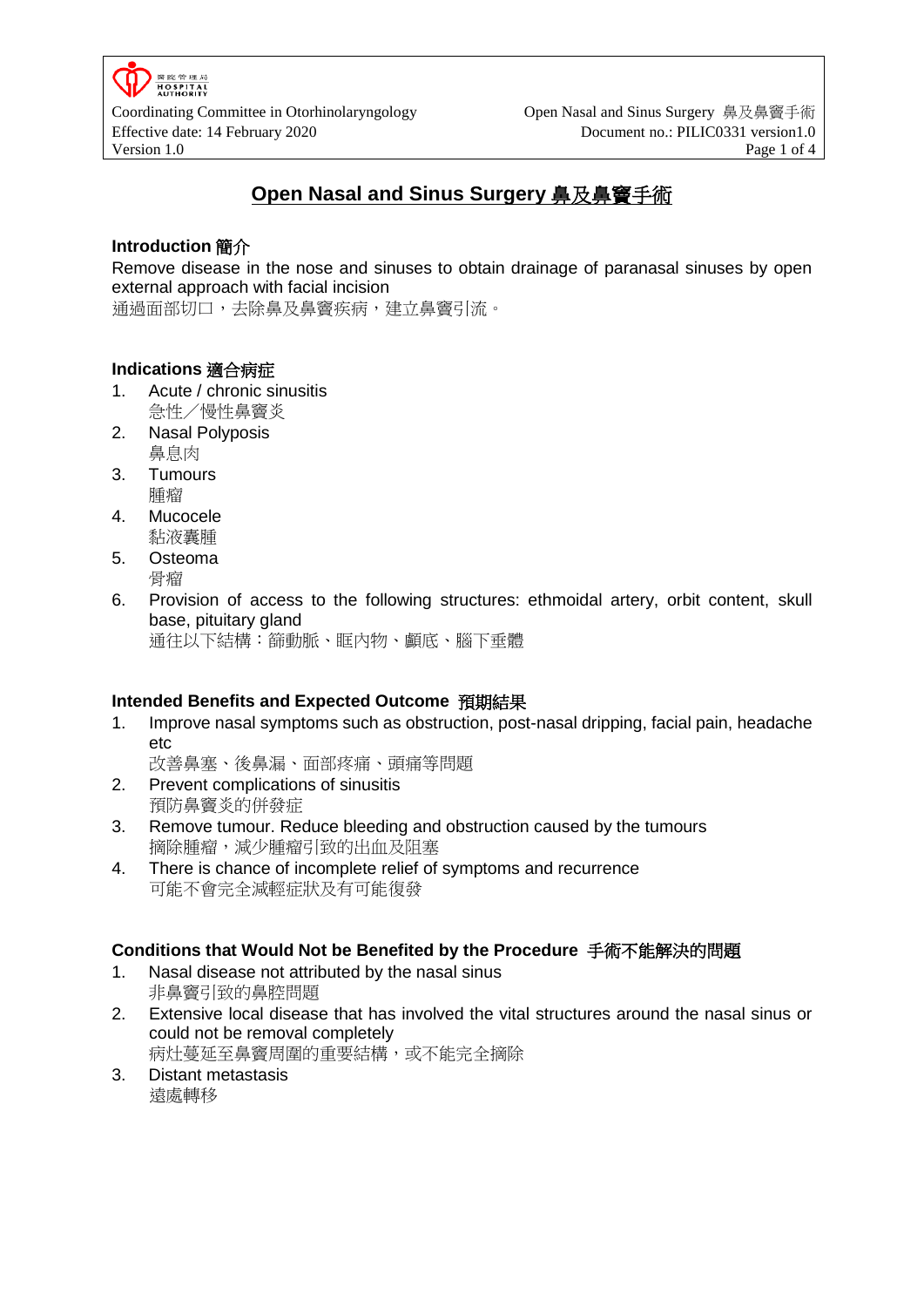

Coordinating Committee in Otorhinolaryngology Open Nasal and Sinus Surgery 鼻及鼻竇手術 Effective date: 14 February 2020 Document no.: PILIC0331 version1.0 Version 1.0 **Page 2 of 4** 

#### **The Procedure** 手術過程

- 1. The procedure is usually carried out under general anaesthesia 手術一般以全身麻醉進行
- 2. Incision is made in the face in the grove between the eye and the nose and/or along the side of the nose
	- 切開面部眼鼻溝及/或鼻側處的皮膚
- 3. Swing open soft part of the nose 翻開鼻的柔軟部分
- 4. May remove part of the nasal bone to access the tumour 可能會切除部分鼻骨以到達腫瘤位置
- 5. Open the diseased sinuses 打開有病變的鼻竇
- 6. Remove diseased sinuses tissues 切除有病變的鼻竇組織
- 7. Close the wound with a drain tube in place 縫合傷口時或會放置引流管

# **Risk and Complication** 手術風險和併發症

There are always certain side effects and risks of complications of the procedure. Medical staff will take every preventive measure to reduce their likelihood.

手術有一些副作用和併發症風險,醫務人員將盡力減少副作用和併發症風險

# *Common Risks and Complications* 常見風險和併發症*(*≧*1% risk/*風險*)*

- 1. Nasal bleeding 鼻膜出血
- 2. Infection 感染
- 3. Synechia 鼻腔黏連
- 4. Webbing of incision 傷口結疤
- 5. Paresthesia 麻痺
- 6. Recurrence of the disease 復發

# *Uncommon Risks with Serious Consequence* 不常見的嚴重風險或併發症*(<1% risk/*風險*)*

1. Severe bleeding due to injury of internal carotid artery, anterior and posterior ethmoidal arteries

因頸內動脈、篩前動脈和蝶腭動脈受損引致嚴重出血

2. Eye injury including bruising, emphysema, orbital haematoma / abscess, visual loss, diplopia.

眼損傷,包括眶周淤血、眼球血腫或膿腫、失明、重影

- 3. Nasolacrimal duct injury leading to epiphora 淚管損傷,引致流淚
- 4. Frontonasal stenosis 額竇管狹窄
- 5. Mucocele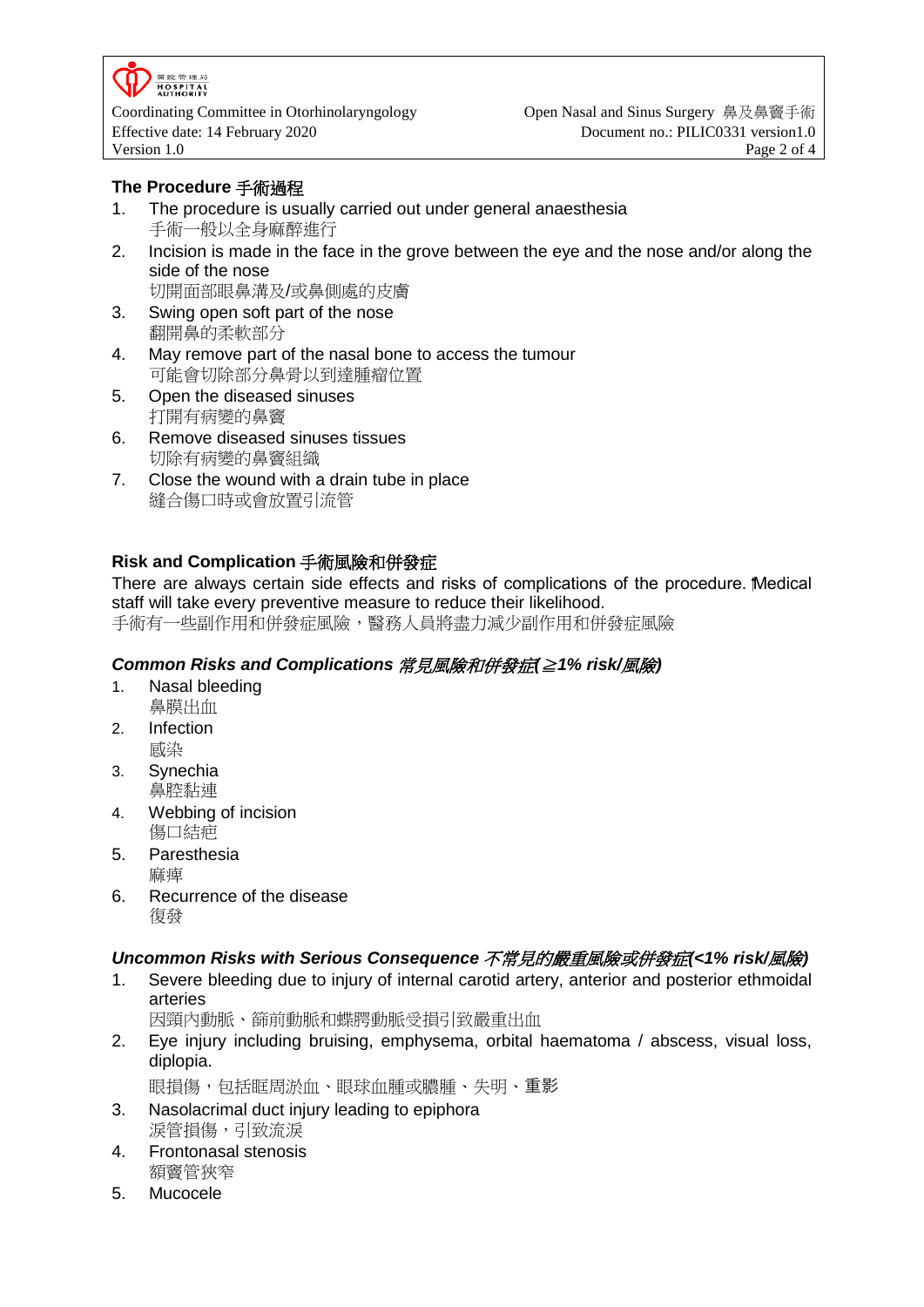

Effective date: 14 February 2020 Document no.: PILIC0331 version1.0 Version 1.0 **Page 3 of 4** 

黏液囊腫

- 6. Fistula formation 裂隙
- 7. Intra-cranial injury including CSF leak, meningitis, brain abscess, pneumocephalocele 腦損傷,包括腦髓液鼻漏、腦膜炎、腦膿腫、腦氣腫
- 8. Transient or permanent loss of smell sensation 暫時或永久失去嗅覺
- 9. Permanent facial numbness of the operated side (especially if coupled with medial maxillectomy) due to injury to the nerve that innervate the cheek. 由於面頰神經線受損,接受手術(尤其同時進行內側上頜骨切除)的一邊臉永久麻痺
- 10. The wound may become depressed (especially with excessive underlying bone removal) and the tip of the nose deviate toward the incision.
- 傷口可能下陷(尤其當切除其下的骨)及鼻尖扯向傷口一方 11. Death due to serious surgical and anaesthetic complications 由於手術或麻醉的嚴重併發症引致死亡

# **Before the Procedure** 手術前準備

Patient should: 病人應該:

- 1. Inform doctor of any medical condition e.g. diabetes mellitus, heart disease, hypertension and any regular medication, including herbs and dietary supplement. 告知醫生其本身患有的其他疾病,如糖尿病、心臟病、高血壓及定時服用的藥物,包括中 藥及保健食品
- 2. Stop food and drink if needed as instructed by doctor or nurse 遵從醫護人員指示,在需要時禁食
- 3. Other special preparation or investigation before the procedure 其他手術前準備或檢查

# **After the Procedure** 手術後須知

- 1. May need analgesic for pain or discomfort after the procedure 手術後可能要服用止痛藥
- 2. Sleep in slightly head up position may help reduce postoperative oedema 睡覺時頭部略為墊高,有助減少手術後出現水腫情況
- 3. Do not blow nose 不應擤鼻

# **Alternative Treatment** 其他治療方法

- 1. Endoscopic surgery may be used for less extensive disease 如病患範圍較小可進行內窺鏡手術
- 2. Alternative non-surgical treatment may be feasible for certain diseases 某些病況可用其他非手術進行治療